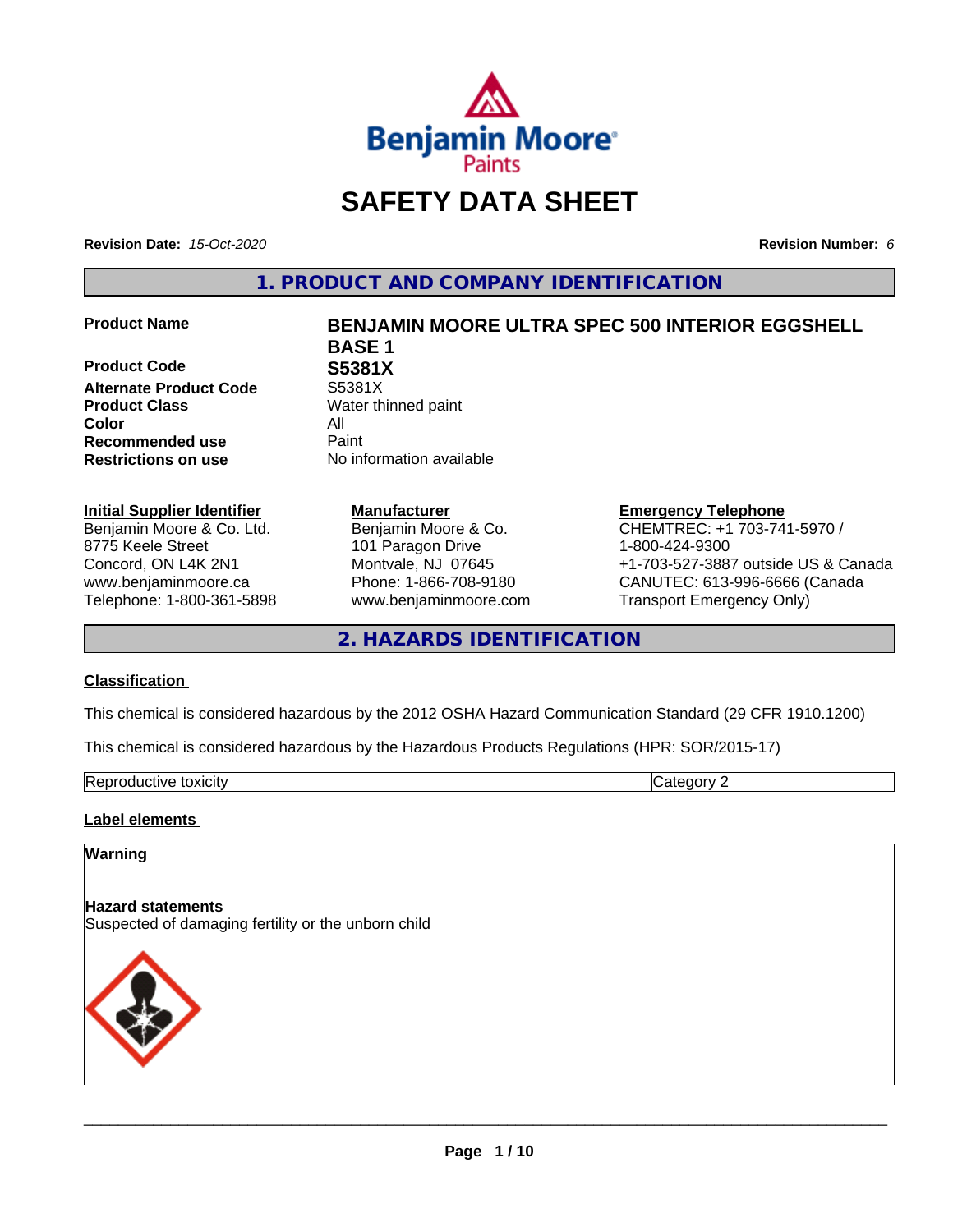**Appearance** liquid **Odor 11** Odor little or no odor

### **Precautionary Statements - Prevention**

Obtain special instructions before use Do not handle until all safety precautions have been read and understood Use personal protective equipment as required

### **Precautionary Statements - Response**

IF exposed or concerned: Get medical advice/attention

### **Precautionary Statements - Storage**

Store locked up

### **Precautionary Statements - Disposal**

Dispose of contents/container to an approved waste disposal plant

### **Hazards not otherwise classified (HNOC)**

Not applicable

### **Other information**

No information available

### **Other hazards**

 **WARNING:** This product contains isothiazolinone compounds at levels of <0.1%. These substances are biocides commonly found in most paints and a variety of personal care products as a preservative. Certain individuals may be sensitive or allergic to these substances, even at low levels.

### **3. COMPOSITION INFORMATION ON COMPONENTS**

| <b>Chemical name</b> | <b>CAS No.</b> | Weight-%      | Hazardous Material<br>registry number<br>(HMIRA registry $#$ ) | Date HMIRA filed and<br>Information Review Act date exemption granted<br>(if applicable) |
|----------------------|----------------|---------------|----------------------------------------------------------------|------------------------------------------------------------------------------------------|
| Titanium dioxide     | 13463-67-7     | $10 - 30%$    |                                                                |                                                                                          |
| Kaolin, calcined     | 92704-41-1     | $-5%$         |                                                                |                                                                                          |
| Limestone            | 1317-65-3      | $-5%$         |                                                                |                                                                                          |
| Nepheline svenite    | 37244-96-5     | $-5%$         |                                                                |                                                                                          |
| Trimethylolpropane   | 77-99-6        | $0.1 - 0.25%$ |                                                                |                                                                                          |

\*The exact percentage (concentration) of composition has been withheld as a trade secret

### **4. FIRST AID MEASURES**

| No hazards which require special first aid measures.                                                     |
|----------------------------------------------------------------------------------------------------------|
| Rinse thoroughly with plenty of water for at least 15<br>minutes and consult a physician.                |
| Wash off immediately with soap and plenty of water while<br>removing all contaminated clothes and shoes. |
| Move to fresh air. If symptoms persist, call a physician.                                                |
|                                                                                                          |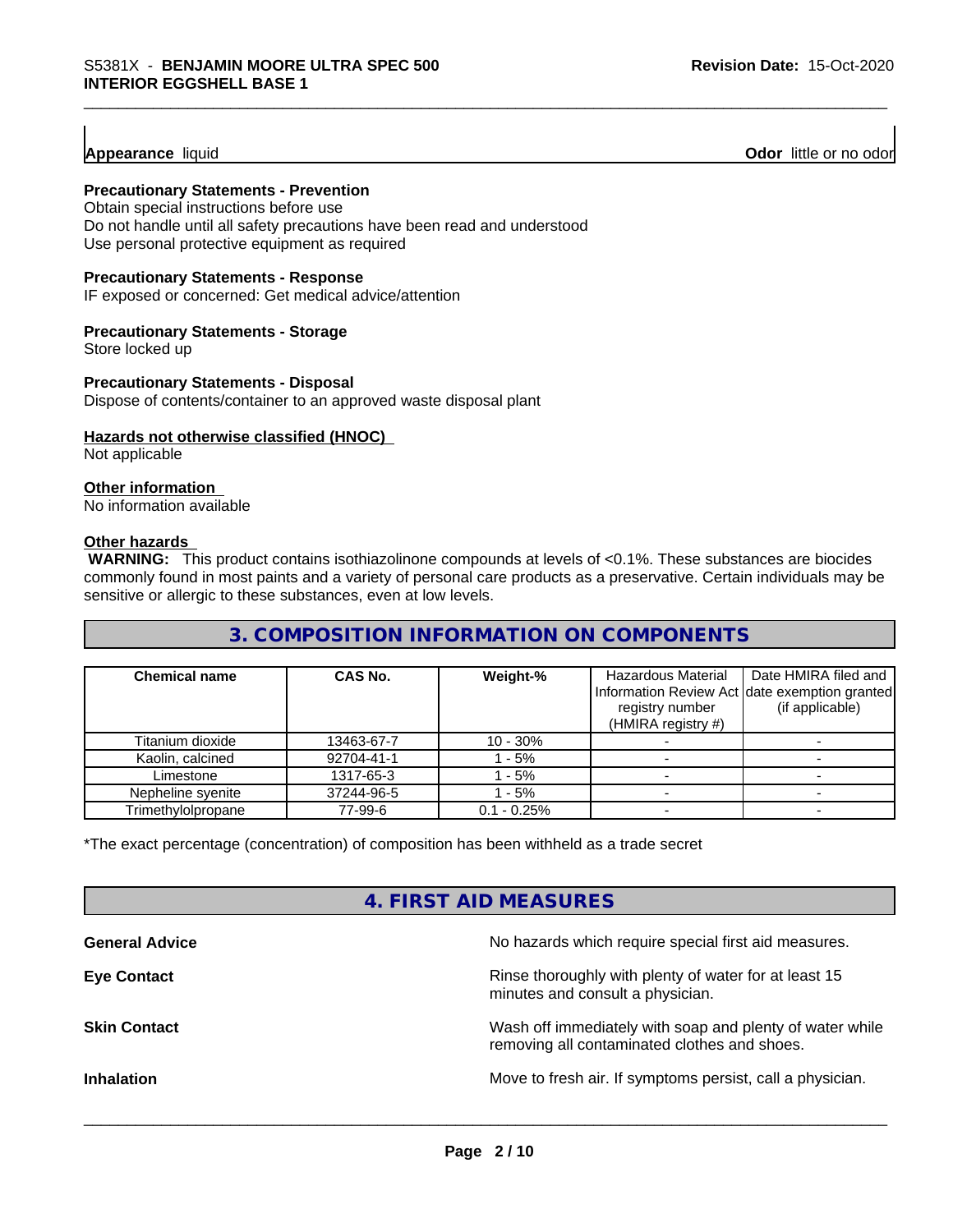| Ingestion                                                                        | Clean mouth with water and afterwards drink plenty of<br>water. Consult a physician if necessary.                                            |  |  |  |
|----------------------------------------------------------------------------------|----------------------------------------------------------------------------------------------------------------------------------------------|--|--|--|
| <b>Most Important Symptoms/Effects</b>                                           | None known.<br>Treat symptomatically.                                                                                                        |  |  |  |
| <b>Notes To Physician</b>                                                        |                                                                                                                                              |  |  |  |
|                                                                                  | 5. FIRE-FIGHTING MEASURES                                                                                                                    |  |  |  |
| <b>Suitable Extinguishing Media</b>                                              | Use extinguishing measures that are appropriate to local<br>circumstances and the surrounding environment.                                   |  |  |  |
| Protective equipment and precautions for firefighters                            | As in any fire, wear self-contained breathing apparatus<br>pressure-demand, MSHA/NIOSH (approved or equivalent)<br>and full protective gear. |  |  |  |
| <b>Specific Hazards Arising From The Chemical</b>                                | Closed containers may rupture if exposed to fire or<br>extreme heat.<br>No                                                                   |  |  |  |
| Sensitivity to mechanical impact                                                 |                                                                                                                                              |  |  |  |
| <b>Sensitivity to static discharge</b>                                           | No                                                                                                                                           |  |  |  |
| <b>Flash Point Data</b><br>Flash point (°F)<br>Flash Point (°C)<br><b>Method</b> | Not applicable<br>Not applicable<br>Not applicable                                                                                           |  |  |  |
| <b>Flammability Limits In Air</b>                                                |                                                                                                                                              |  |  |  |
| Lower flammability limit:<br><b>Upper flammability limit:</b>                    | Not applicable<br>Not applicable                                                                                                             |  |  |  |
| Health: 2<br>Flammability: 0<br>NFPA                                             | Instability: 0<br><b>Special: Not Applicable</b>                                                                                             |  |  |  |
| <b>NFPA Legend</b><br>0 - Not Hazardous<br>1 - Slightly                          |                                                                                                                                              |  |  |  |

- 
- 
- 2 Moderate
- 3 High
- 4 Severe

*The ratings assigned are only suggested ratings, the contractor/employer has ultimate responsibilities for NFPA ratings where this system is used.*

*Additional information regarding the NFPA rating system is available from the National Fire Protection Agency (NFPA) at www.nfpa.org.*

**6. ACCIDENTAL RELEASE MEASURES**

**Personal Precautions Precautions** Avoid contact with skin, eyes and clothing. Ensure adequate ventilation.

**Other Information Other Information Prevent further leakage or spillage if safe to do so.**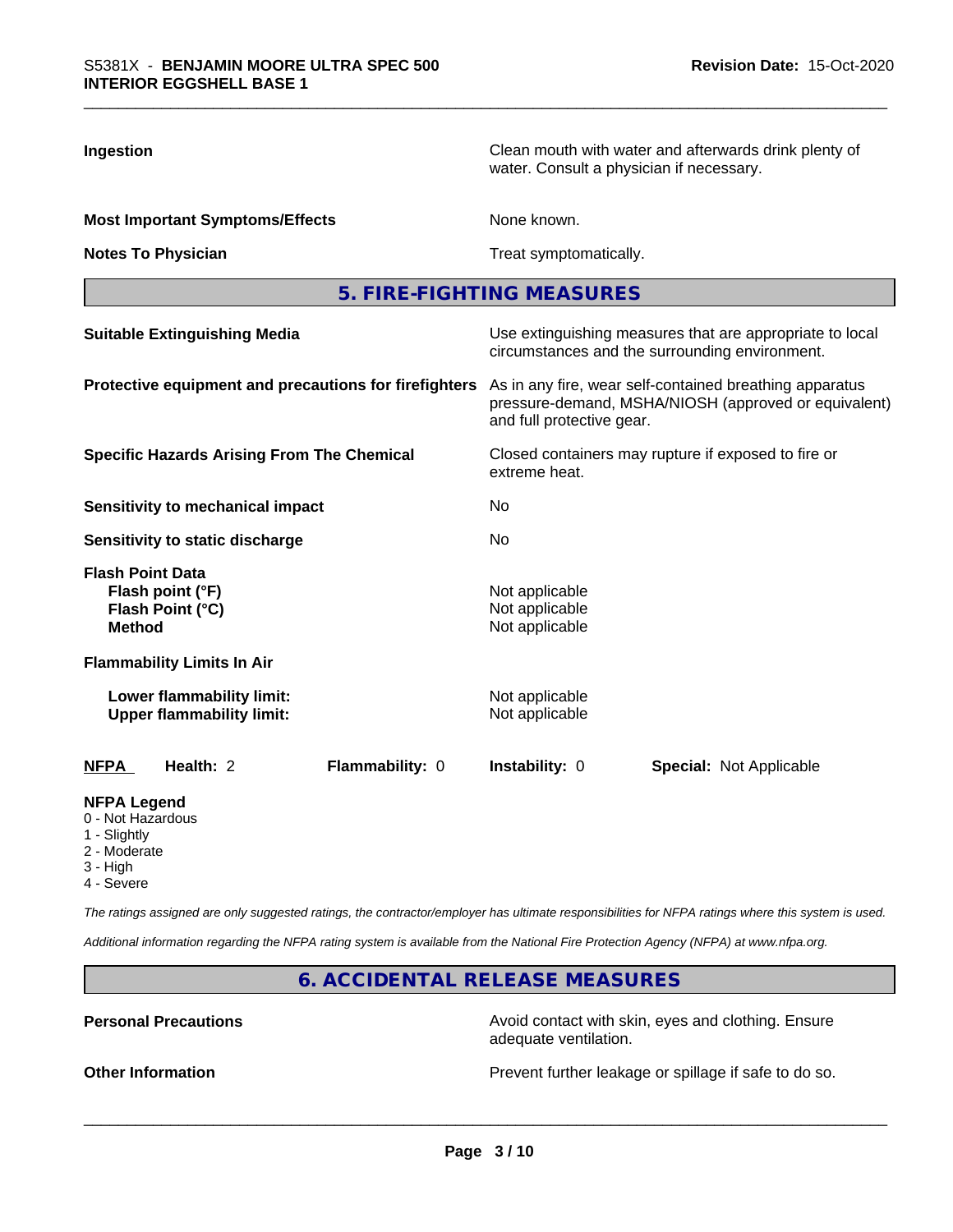**Environmental precautions** See Section 12 for additional Ecological Information.

**Methods for Cleaning Up Example 20 Soak** up with inert absorbent material. Sweep up and shovel into suitable containers for disposal.

### **7. HANDLING AND STORAGE**

**Handling Handling Avoid contact with skin, eyes and clothing. Avoid breathing H** 

vapors, spray mists or sanding dust. In case of insufficient ventilation, wear suitable respiratory equipment. **Storage Keep container tightly closed. Keep out of the reach of Keep** container tightly closed. Keep out of the reach of

**Incompatible Materials Incompatible Materials** 

# **8. EXPOSURE CONTROLS / PERSONAL PROTECTION**

children.

### **Exposure Limits**

| <b>Chemical name</b> | <b>OSHA PEL</b>                                        | <b>ACGIH TLV</b>         | <b>Alberta</b>    | <b>British</b><br>Columbia                                                  | <b>Ontario</b>    | Quebec                                 |
|----------------------|--------------------------------------------------------|--------------------------|-------------------|-----------------------------------------------------------------------------|-------------------|----------------------------------------|
| Titanium dioxide     | 15 mg/m $3$ - TWA                                      | TWA: $10 \text{ mg/m}^3$ | 10 mg/m $3$ - TWA | 10 mg/m $3$ - TWA<br>$3 \text{ ma/m}^3$ - TWA                               | 10 mg/m $3$ - TWA | 10 mg/m <sup>3</sup> -<br><b>TWAEV</b> |
| Limestone            | 15 mg/m <sup>3</sup> - TWA<br>$5 \text{ mg/m}^3$ - TWA | N/E                      | 10 mg/m $3$ - TWA | 10 mg/m $3$ - TWA<br>$3 \text{ mg/m}^3$ - TWA<br>$20 \text{ mg/m}^3$ - STEL | N/E               | 10 mg/m <sup>3</sup> -<br><b>TWAEV</b> |
| Nepheline svenite    | N/E                                                    | N/E                      | N/E               | N/E                                                                         | 10 mg/m $3$ - TWA | N/E                                    |

### **Legend**

OSHA - Occupational Safety & Health Administration Exposure Limits ACGIH - American Conference of Governmental Industrial Hygienists Alberta - Alberta Occupational Exposure Limits British Columbia - British Columbia Occupational Exposure Limits Ontario - Ontario Occupational Exposure Limits Quebec - Quebec Occupational Exposure Limits N/E - Not Established

# **Personal Protective Equipment Eye/Face Protection Safety glasses with side-shields.**

**Engineering Measures Ensure** Ensure adequate ventilation, especially in confined areas.

**Skin Protection Protection Protective gloves and impervious clothing. Respiratory Protection In case of insufficient ventilation wear suitable respiratory** equipment.

**Hygiene Measures Avoid contact with skin, eyes and clothing. Remove and Avoid contact with skin, eyes and clothing. Remove and Avoid contact with skin, eyes and clothing. Remove and** wash contaminated clothing before re-use. Wash thoroughly after handling.

# **9. PHYSICAL AND CHEMICAL PROPERTIES**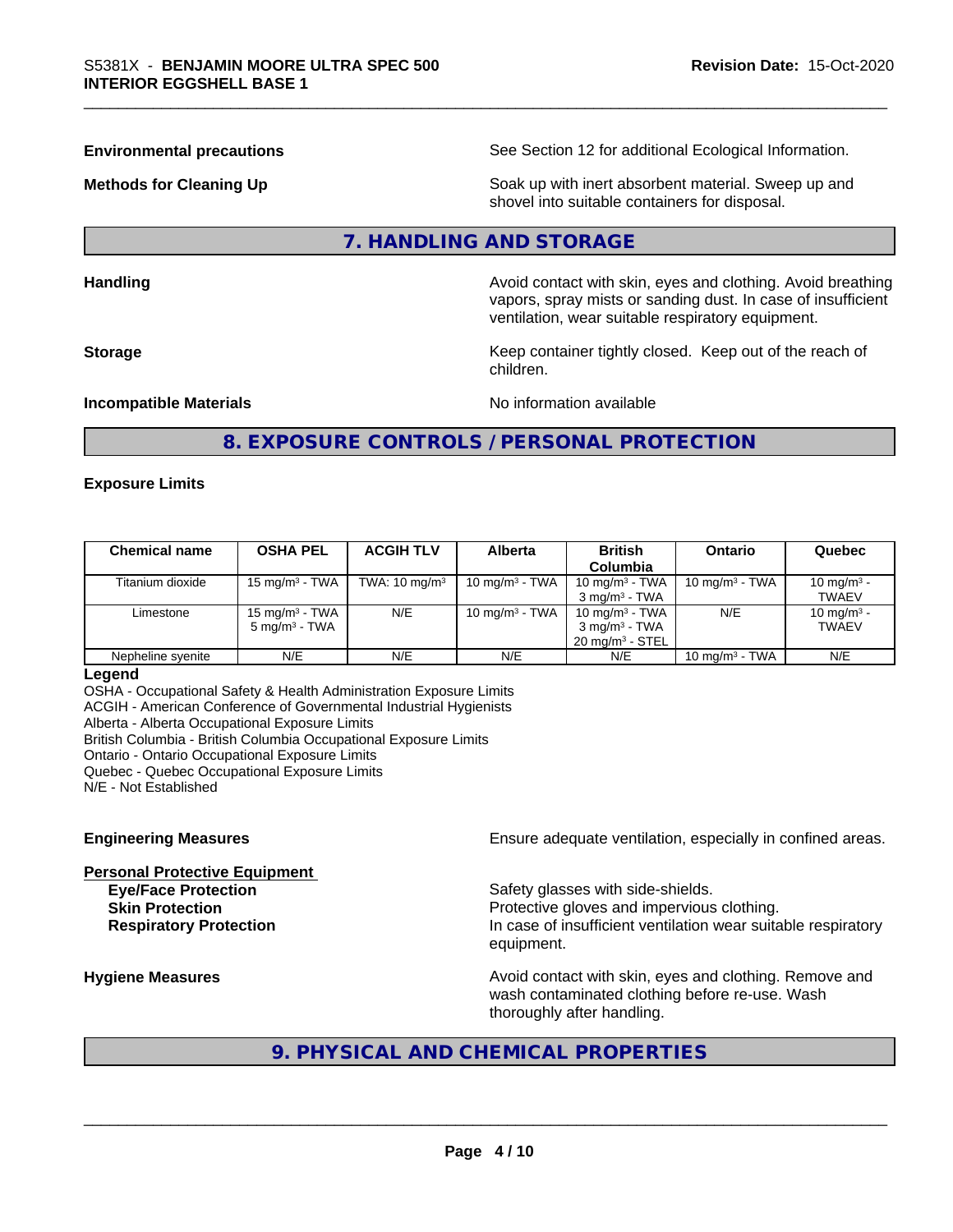**Appearance** liquid **and a limitation of the contract of the contract of the contract of the contract of the contract of the contract of the contract of the contract of the contract of the contract of the contract of the c Odor Odor** little or no odor<br> **Odor Threshold CODOR CODOR CODOR CODOR CODOR CODOR CODOR CODOR CODOR CODOR CODOR CODOR CODOR CODOR CODOR CODOR CODOR CODOR CODOR CODOR CODOR COD Density (lbs/gal)** 10.5 - 10.6 **Specific Gravity** 1.26 - 1.28 **pH pH**  $\blacksquare$ **Viscosity (cps)** No information available **Solubility(ies)** No information available in the solution of the solution of the solution available in the solution of the solution of the solution of the solution of the solution of the solution of the solution of the so **Water solubility** No information available **Evaporation Rate No information available No information available Vapor pressure** No information available **Vapor density No information available No** information available **Wt. % Solids** 45 - 55 **Vol. % Solids** 30 - 40<br> **Wt. % Volatiles** 30 - 40 Wt. % Volatiles **Vol. % Volatiles** 60 - 70 **VOC Regulatory Limit (g/L)** 0 **Boiling Point (°F)** 212 **Boiling Point (°C)** 100<br> **Preezing point (°F)** 32 **Freezing point (°F) Freezing Point (°C)** 0 **Flash point (°F)** Not applicable **Flash Point (°C)** Not applicable **Method**<br> **Flammability (solid, gas)**<br> **Commability (solid, gas)**<br> **Not** applicable **Flammability (solid, gas)**<br> **Upper flammability limit:**<br>
Upper flammability limit:<br>  $\begin{array}{ccc}\n\bullet & \bullet & \bullet \\
\bullet & \bullet & \bullet\n\end{array}$ **Upper flammability limit:**<br> **Lower flammability limit:**<br>
Not applicable<br>
Not applicable **Lower flammability limit:**<br> **Autoignition Temperature (°F)** Not applicable Not applicable not a Not applicable **Autoignition Temperature (°F) Autoignition Temperature (°C)** No information available **Decomposition Temperature (°F)** No information available **Decomposition Temperature (°C)** No information available **Partition coefficient** No information available

# **No information available**

### **10. STABILITY AND REACTIVITY**

| <b>Reactivity</b>                         | Not Applicable                           |
|-------------------------------------------|------------------------------------------|
| <b>Chemical Stability</b>                 | Stable under normal conditions.          |
| <b>Conditions to avoid</b>                | Prevent from freezing.                   |
| <b>Incompatible Materials</b>             | No materials to be especially mentioned. |
| <b>Hazardous Decomposition Products</b>   | None under normal use.                   |
| <b>Possibility of hazardous reactions</b> | None under normal conditions of use.     |

# **11. TOXICOLOGICAL INFORMATION**

**Product Information Information on likely routes of exposure**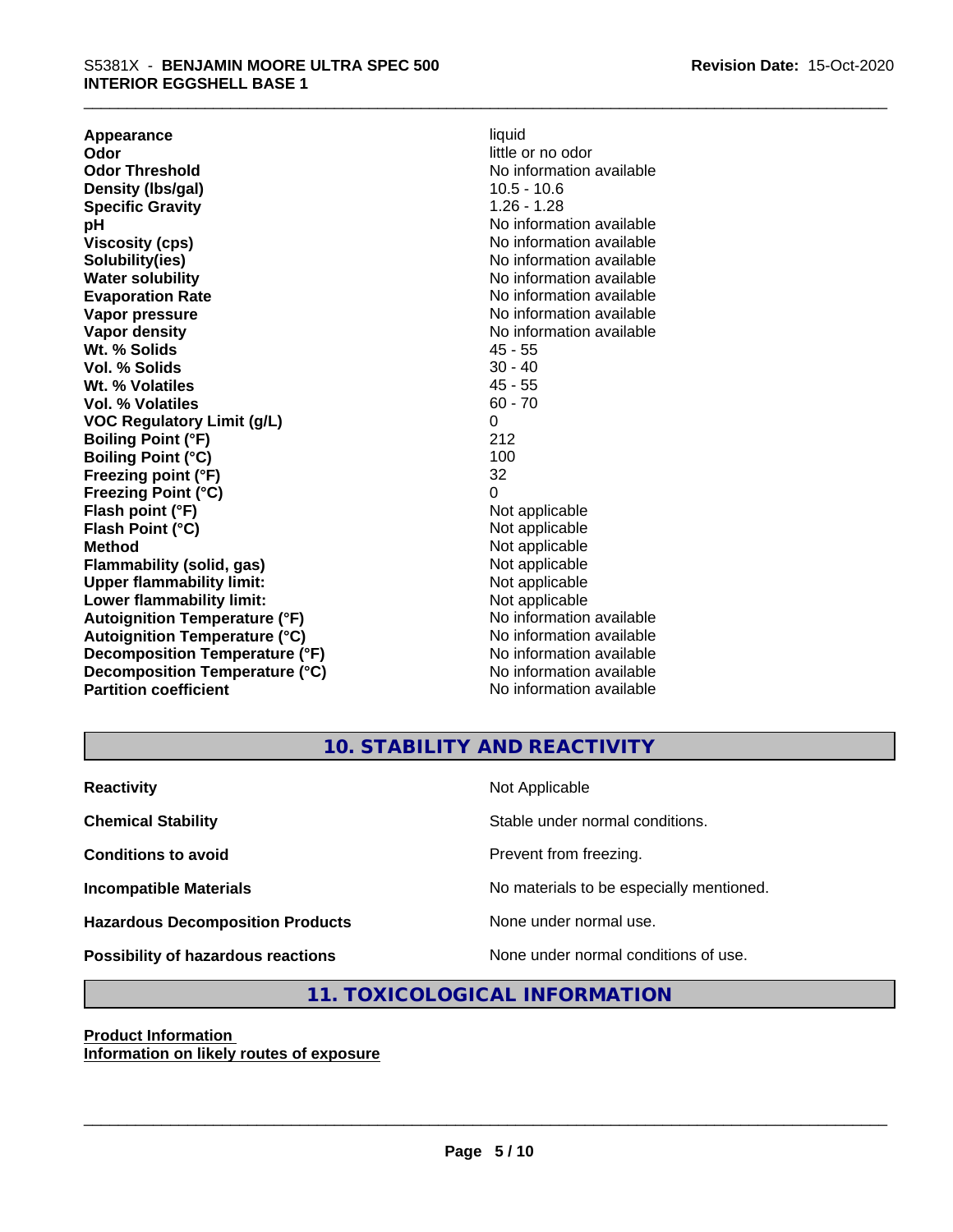| <b>Principal Routes of Exposure</b>                                                        | Eye contact, skin contact and inhalation.                                          |
|--------------------------------------------------------------------------------------------|------------------------------------------------------------------------------------|
| <b>Acute Toxicity</b><br><b>Product Information</b>                                        | No information available                                                           |
| Symptoms related to the physical, chemical and toxicological characteristics               |                                                                                    |
| <b>Symptoms</b>                                                                            | No information available                                                           |
| Delayed and immediate effects as well as chronic effects from short and long-term exposure |                                                                                    |
| Eye contact                                                                                | May cause slight irritation                                                        |
| <b>Skin contact</b>                                                                        | Substance may cause slight skin irritation. Prolonged or                           |
|                                                                                            | repeated contact may dry skin and cause irritation.                                |
| <b>Inhalation</b>                                                                          | May cause irritation of respiratory tract.                                         |
| Ingestion                                                                                  | Ingestion may cause gastrointestinal irritation, nausea,<br>vomiting and diarrhea. |
| <b>Sensitization</b>                                                                       | No information available.                                                          |
| <b>Neurological Effects</b>                                                                | No information available.                                                          |
| <b>Mutagenic Effects</b>                                                                   | No information available.                                                          |
| <b>Reproductive Effects</b>                                                                | Possible risk of impaired fertility. Possible risk of harm to                      |
|                                                                                            | the unborn child.                                                                  |
| <b>Developmental Effects</b>                                                               | No information available.                                                          |
| <b>Target organ effects</b>                                                                | No information available.                                                          |
| <b>STOT - single exposure</b>                                                              | No information available.                                                          |
| <b>STOT - repeated exposure</b>                                                            | No information available.                                                          |
| Other adverse effects                                                                      | No information available.                                                          |
| <b>Aspiration Hazard</b>                                                                   | No information available.                                                          |

**Numerical measures of toxicity**

### **The following values are calculated based on chapter 3.1 of the GHS document**

**ATEmix (oral)** 57473 mg/kg

### **Component Information**

| Chemical name                  | Oral LD50                                      | Dermal LD50 | Inhalation LC50         |
|--------------------------------|------------------------------------------------|-------------|-------------------------|
| Titanium dioxide<br>13463-67-7 | $>$ 10000 mg/kg (Rat)                          |             |                         |
| Kaolin, calcined<br>92704-41-1 | $>$ 2000 mg/kg (Rat)                           |             |                         |
| Trimethylolpropane<br>77-99-6  | $= 14100$ mg/kg (Rat)<br>$= 14000$ mg/kg (Rat) |             | $> 0.29$ mg/L (Rat) 4 h |

### **Carcinogenicity**

*The information below indicateswhether each agency has listed any ingredient as a carcinogen:.*

| <b>Chemical name</b>                | <b>IARC</b>                    | <b>NTP</b> | <b>OSHA</b> |
|-------------------------------------|--------------------------------|------------|-------------|
|                                     | .<br>2B<br>: Human<br>Possible |            | Listed      |
| $-1$<br>, dioxide<br><b>itanium</b> | Carcinoɑen                     |            |             |

Although IARC has classified titanium dioxide as possibly carcinogenic to humans (2B), their summary concludes: "No significant exposure to titanium dioxide is thought to occur during the use of products in which titanium dioxide is bound to other materials, such as paint."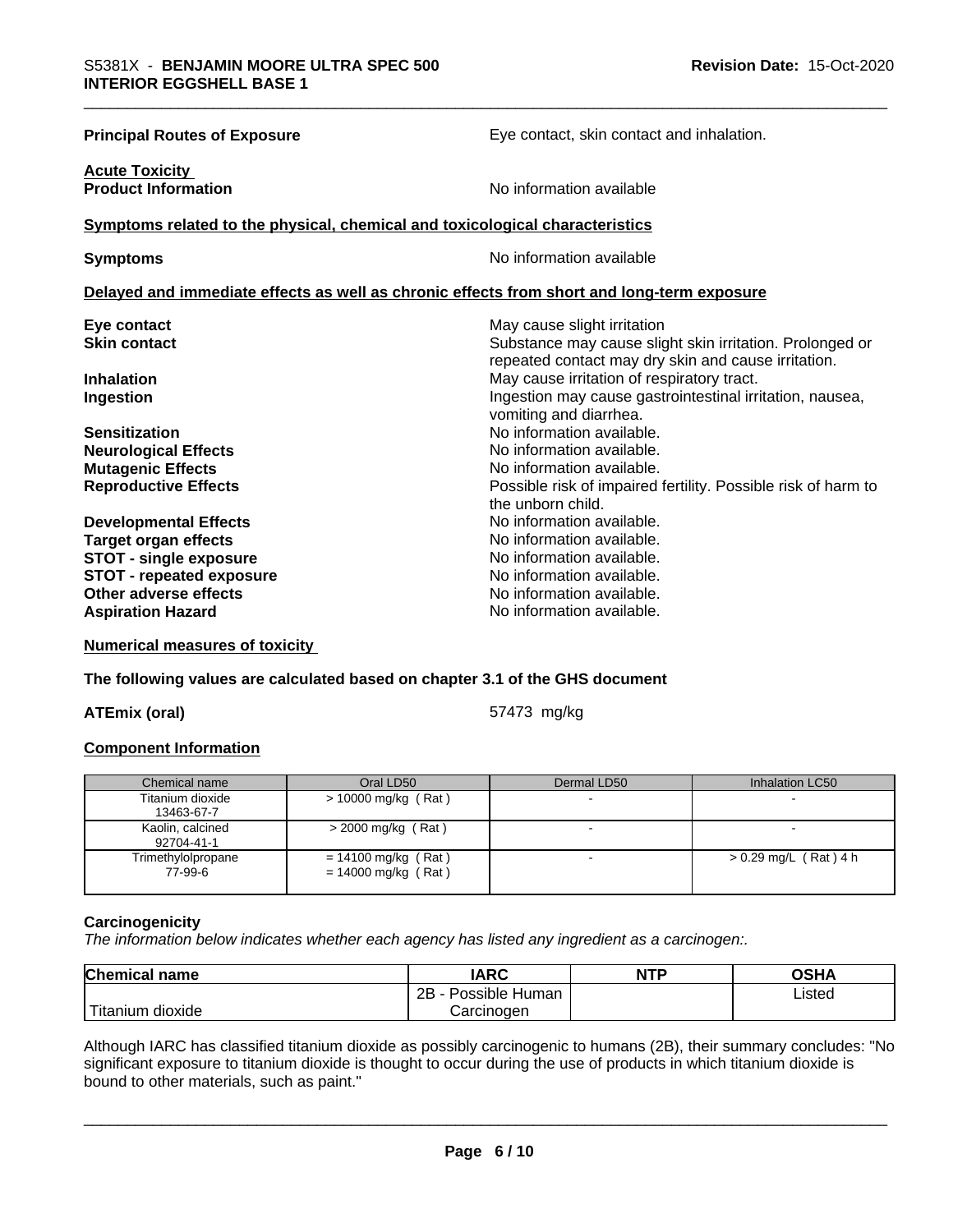### **Legend**

IARC - International Agency for Research on Cancer NTP - National Toxicity Program OSHA - Occupational Safety & Health Administration

**12. ECOLOGICAL INFORMATION**

### **Ecotoxicity Effects**

The environmental impact of this product has not been fully investigated.

### **Product Information**

### **Acute Toxicity to Fish**

No information available

### **Acute Toxicity to Aquatic Invertebrates**

No information available

### **Acute Toxicity to Aquatic Plants**

No information available

### **Persistence / Degradability**

No information available.

### **Bioaccumulation**

There is no data for this product.

### **Mobility in Environmental Media**

No information available.

### **Ozone**

No information available

### **Component Information**

### **Acute Toxicity to Fish**

Titanium dioxide  $LC50:$  > 1000 mg/L (Fathead Minnow - 96 hr.)

### **Acute Toxicity to Aquatic Invertebrates**

No information available

### **Acute Toxicity to Aquatic Plants**

No information available

### **13. DISPOSAL CONSIDERATIONS**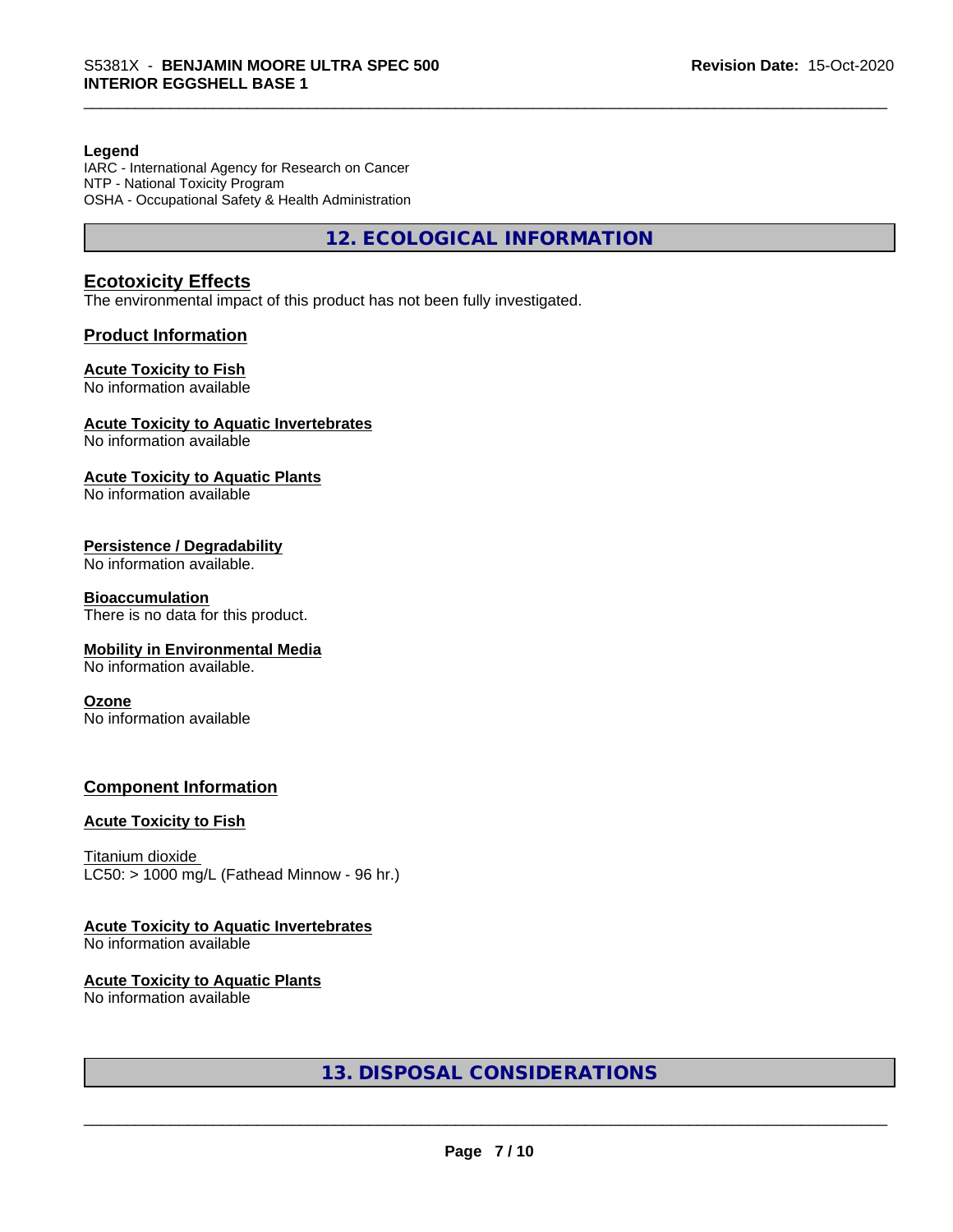**Waste Disposal Method** Dispose of in accordance with federal, state, provincial, and local regulations. Local requirements may vary, consult your sanitation department or state-designated environmental protection agency for more disposal options.

### **14. TRANSPORT INFORMATION**

| <b>DOT</b>         | Not regulated |
|--------------------|---------------|
| <b>TDG</b>         | Not regulated |
| <b>ICAO / IATA</b> | Not regulated |
| <b>IMDG / IMO</b>  | Not regulated |

# **15. REGULATORY INFORMATION**

### **International Inventories**

| <b>TSCA: United States</b> | Yes - All components are listed or exempt. |
|----------------------------|--------------------------------------------|
| <b>DSL: Canada</b>         | Yes - All components are listed or exempt. |

### **Federal Regulations**

### **SARA 311/312 hazardous categorization**

| Acute health hazard               | Nο  |  |
|-----------------------------------|-----|--|
| Chronic Health Hazard             | Yes |  |
| Fire hazard                       | Nο  |  |
| Sudden release of pressure hazard | Nο  |  |
| Reactive Hazard                   | N٥  |  |

### **SARA 313**

Section 313 of Title III of the Superfund Amendments and Reauthorization Act of 1986 (SARA). This product contains a chemical or chemicals which are subject to the reporting requirements of the Act and Title 40 of the Code of Federal Regulations, Part 372:

*None*

**Clean Air Act,Section 112 Hazardous Air Pollutants (HAPs) (see 40 CFR 61)**

This product contains the following HAPs:

*None*

### **US State Regulations**

### **California Proposition 65**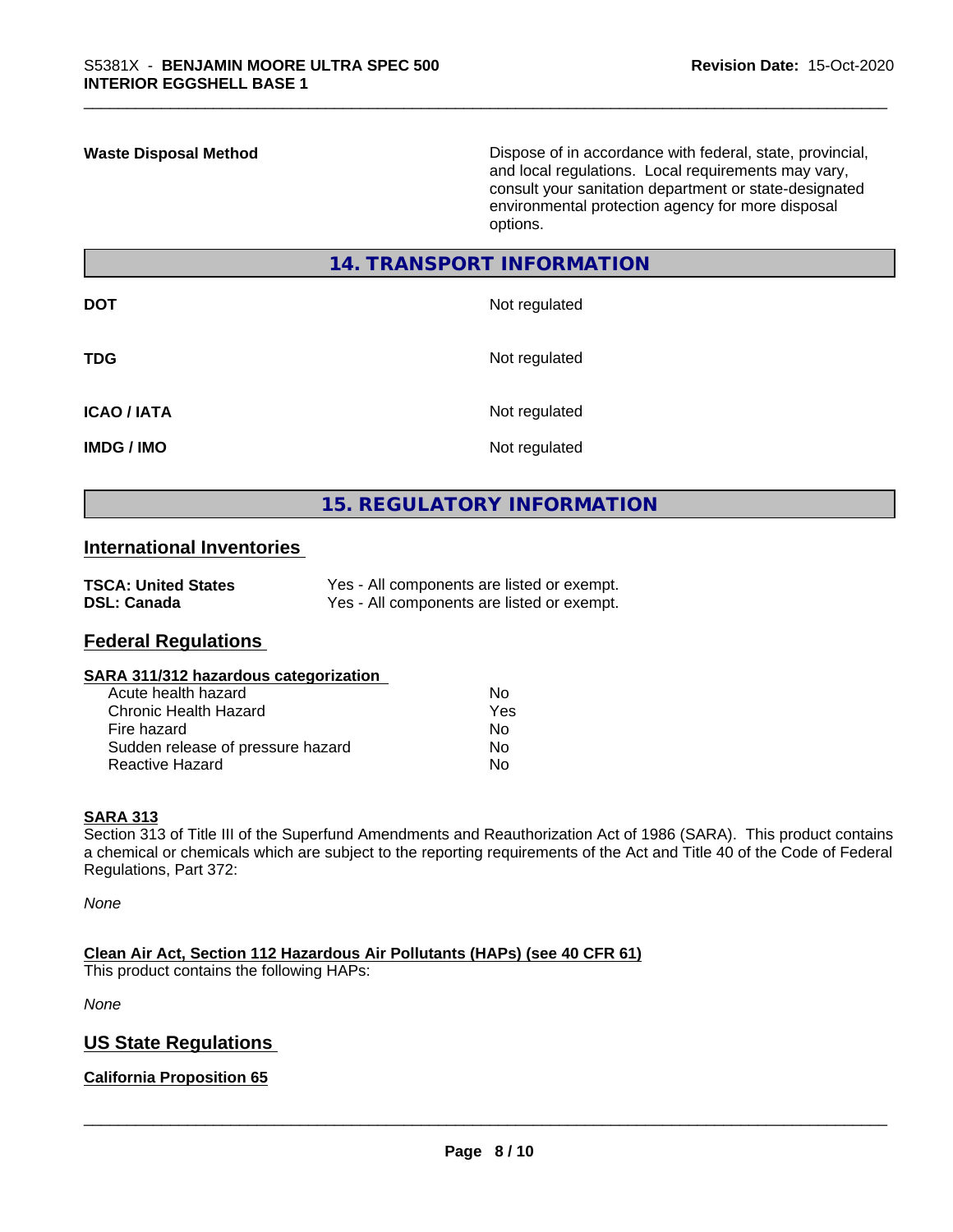# **A** WARNING: Cancer and Reproductive Harm– www.P65warnings.ca.gov

### **State Right-to-Know**

| Chemical<br>name      | - -<br>ма<br>.chcatta<br>-atiluscus | Jersev<br>Nev | ennsvlvania |
|-----------------------|-------------------------------------|---------------|-------------|
| ⊦dioxide<br>l itanium |                                     |               |             |
| Limestone             |                                     |               |             |

**Legend**

X - Listed

### **National Pollutant Release Inventory (NPRI)**

### **NPRI Parts 1- 4**

This product contains the following Parts 1-4 NPRI chemicals:

*None*

### **NPRI Part 5**

This product contains the following NPRI Part 5 Chemicals:

*None*

### **WHMIS Regulatory Status**

This product has been classified in accordance with the hazard criteria of the Hazardous Products Regulations (HPR) and the SDS contains all the information required by the HPR.

| 16. OTHER INFORMATION                                                                                                                                                                                       |               |                                                                            |                      |                                                                                                                                               |  |  |
|-------------------------------------------------------------------------------------------------------------------------------------------------------------------------------------------------------------|---------------|----------------------------------------------------------------------------|----------------------|-----------------------------------------------------------------------------------------------------------------------------------------------|--|--|
| HMIS -                                                                                                                                                                                                      | Health: $2^*$ | <b>Flammability: 0</b>                                                     | <b>Reactivity: 0</b> | $PPE: -$                                                                                                                                      |  |  |
| <b>HMIS Legend</b><br>0 - Minimal Hazard<br>1 - Slight Hazard<br>2 - Moderate Hazard<br>3 - Serious Hazard<br>4 - Severe Hazard<br>* - Chronic Hazard<br>present under the actual normal conditions of use. |               | X - Consult your supervisor or S.O.P. for "Special" handling instructions. |                      | Note: The PPE rating has intentionally been left blank. Choose appropriate PPE that will protect employees from the hazards the material will |  |  |

*Caution: HMISÒ ratings are based on a 0-4 rating scale, with 0 representing minimal hazards or risks, and 4 representing significant hazards or risks. Although HMISÒ ratings are not required on MSDSs under 29 CFR 1910.1200, the preparer, has chosen to provide them. HMISÒ ratings are to be used only in conjunction with a fully implemented HMISÒ program by workers who have received appropriate HMISÒ training. HMISÒ is a registered trade and service mark of the NPCA. HMISÒ materials may be purchased exclusively from J. J. Keller (800) 327-6868.*

 **WARNING!** If you scrape, sand, or remove old paint, you may release lead dust. LEAD IS TOXIC. EXPOSURE TO LEAD DUST CAN CAUSE SERIOUS ILLNESS, SUCH AS BRAIN DAMAGE, ESPECIALLY IN CHILDREN.